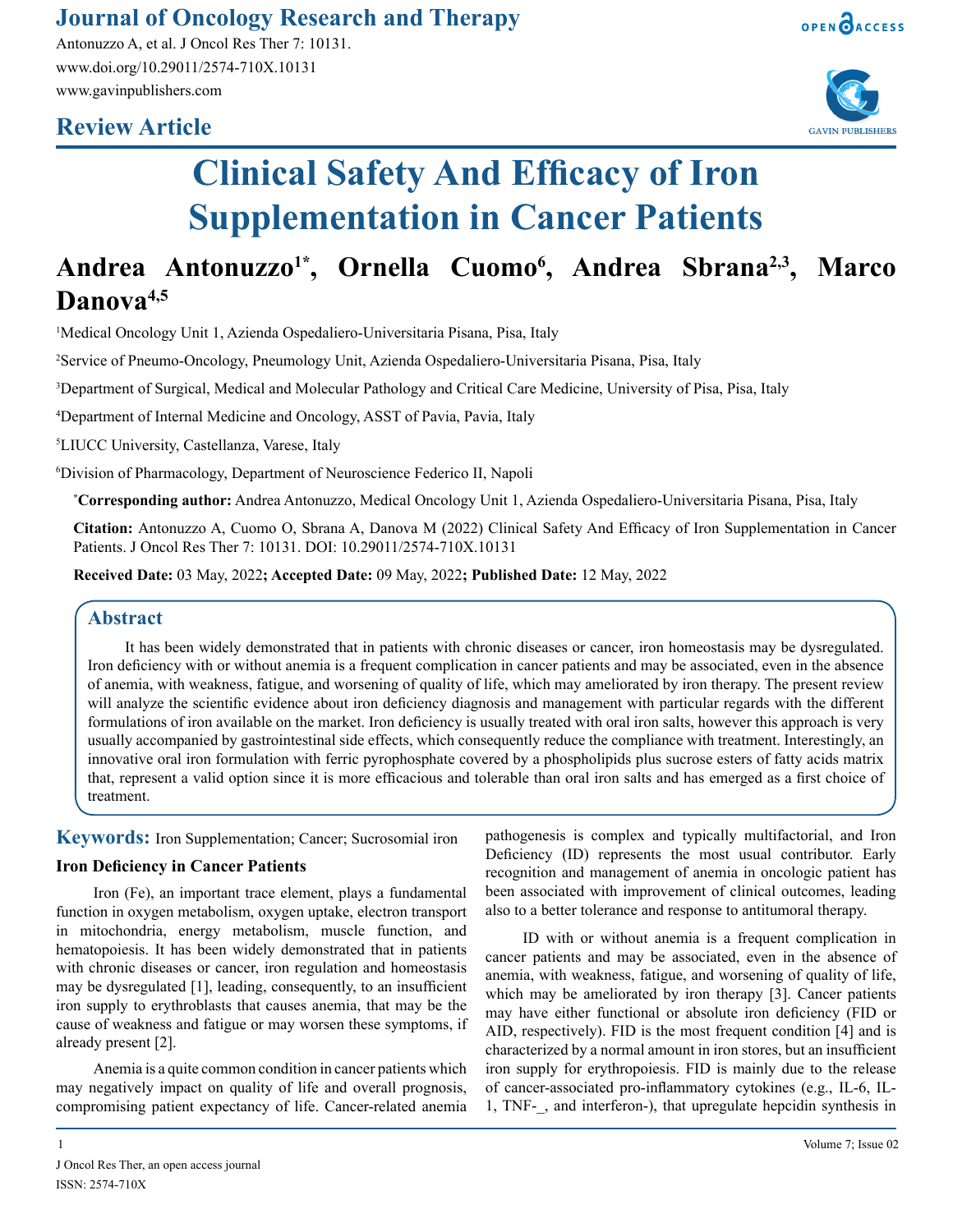the liver [5]. Hepcidin is a small peptide hormone that represents the main regulator of systemic iron homeostasis. It blocks the iron exporter, ferroportin, thus consequently inhibiting iron flows into plasma from macrophages responsible for recycling of senescent erythrocytes, duodenal enterocytes responsible for iron absorption from the diet, and hepatocytes that store iron [6]. FID is one of the major contributors to the so-called anemia of chronic disease, including cancer [7]

It may also develop as a consequence of increased erythropoiesis induced by erythropoiesis-stimulating agents (ESA) s therapy and, not infrequently, it is the cause of unresponsiveness to ESA [40]. On the other hand, AID is a condition in which iron stores are actually depleted. It is usually caused by nutritional deficiencies, which may be also associated to cancer, as it occurs in anorexia or malabsorption in gastrointestinal or pancreatic cancers and, mainly, to blood losses as it occurs in colon cancer or after major surgery.

#### **Prevalence, Pathophysiology and Prognostic Impact**

In a prospective, large, multinational epidemiological survey conducted in 34 European countries (European Cancer Anemia Survey (ECAS)) the prevalence of anemia was investigated among 15,000 subjects affected by solid or hematological tumors. The results of this analysis showed that 39% of patients was anemic (Hb <12 g/dL) at the enrolment. More interestingly, after 6 months of follow-up, the prevalence increased to 67% [8]. Among these patients, only 10 % showed Hb values lower than 10g/dl. In these patients, FID is much more prevalent than absolute iron deficiency. Interestingly, evidence showed also a relationship between anemia and tumor recurrence, as the prevalence increases with the progression of the disease and in patients subjected to antitumoral treatment, furthermore the risk of mortality was significantly increased in cancer patients with anemia compared with those without anemia [39]. Although solid evidence supporting the idea that correction of anemia would improve prognosis is not available, a close correlation between the relevant range of hemoglobin levels  $(8-14 \text{ g/dl})$  and quality of life cancer patients was reported [46]

#### **Diagnosis of iron deficiency**

Diagnosis of ID in cancer patients may be complicated and confused by the concomitant presence of a diffuse inflammatory state, or by liver disease. Indeed, laboratory parameters such as ferritin which may normally reflect the status of iron stores are altered in patients with cancer as well as values of transferrin saturation (TSAT), percentage of hypochromic erythrocytes (%HYPO), Hb-content of reticulocytes (CHr), and Soluble Transferrin Receptor (sTfR), which are index of the amount of biologically available iron in healthy subjects.

Thus, in cancer patients, a higher ferritin cut-off (e.g., <100

ng/mL) appears more reliable [3], as in other chronic inflammatory conditions such as kidney disease or heart failure [9]. At the same time, is possible that TSAT may be falsely elevated in cancer patients, thanks to the reduced transferrin levels due to inflammation and/or malnutrition. However, the lack of specific guidelines indicating the ferritin cut-off for defining a FID and establishing the utility of an iron supplementation therapy, strongly complicated the treatment of anemia in oncologic patients. It is widely accepted that the evaluation of both ferritin and TSAT is fundamental, in order to make a diagnosis of FID, TSAT is <20% with variable ferritin levels ranging from 100 up to 800 ng/mL is usually accepted to diagnose FID in cancer patients. Since the most common used tests have limitations, an increased sTfR and a reduced sTfR/log ferritin index have been reported as possible indicators of FID [10].

A promising tool for a more reliable diagnosis of ID in cancer patients is the assessment of circulating hepcidin [11], since its values decreased in ID patients, also in presence of inflammatory diseases like rheumatoid arthritis and inflammatory bowel diseases [12]. Of note, low hepcidin levels may be useful not only for diagnosis of ID, but also to predict the response to iron treatment [13] although if this correlation in cancer patients remains to be demonstrated. Moreover, to improve the clinical application of this parameter, a standardized cut-offs values should be defined [11]. On the other hand, manipulation of the hepcidinferroportin axis is the most logical experimental approach also for the treatment and not only for diagnosis of iron disorders. The rationale is to use hepcidin agonists for iron overload disorders caused by inappropriate/low hepcidin and hepcidin antagonists to release sequestered iron in IRIDA and in anemia of inflammation [14]

#### **Clinical Consequences of Iron Deficiency in Cancer Patients**

The most important consequence of IDis the risk for developing anemia or the worsening of already existing anemia. Moreover, an impairment of clinical outcomes, associated to a worsening of quality of life [15] by deterioration of the performance status, and often a loss of adherence to chemotherapy may occur. For these reasons, iron deficiency should not be underevaluated since it may be associated with several complications. Typical symptoms are pallor, cold skin, weakness and fatigue, reduced physical fitness [16], brittle nails (onychoschizia),, angular cheilosis, impairment of cognitive functions [17-19], headaches, insomnia, restless legs syndrome, depression, loss of libido, dyspnea, tachycardia, thrombocytosis, increased thromboembolic complications, alopecia, and in rare severe cases Plummer–Vinson syndrome (a condition characterized by iron-deficiency anemia, glossitis, cheilosis, esophageal webs, and dysphagia)..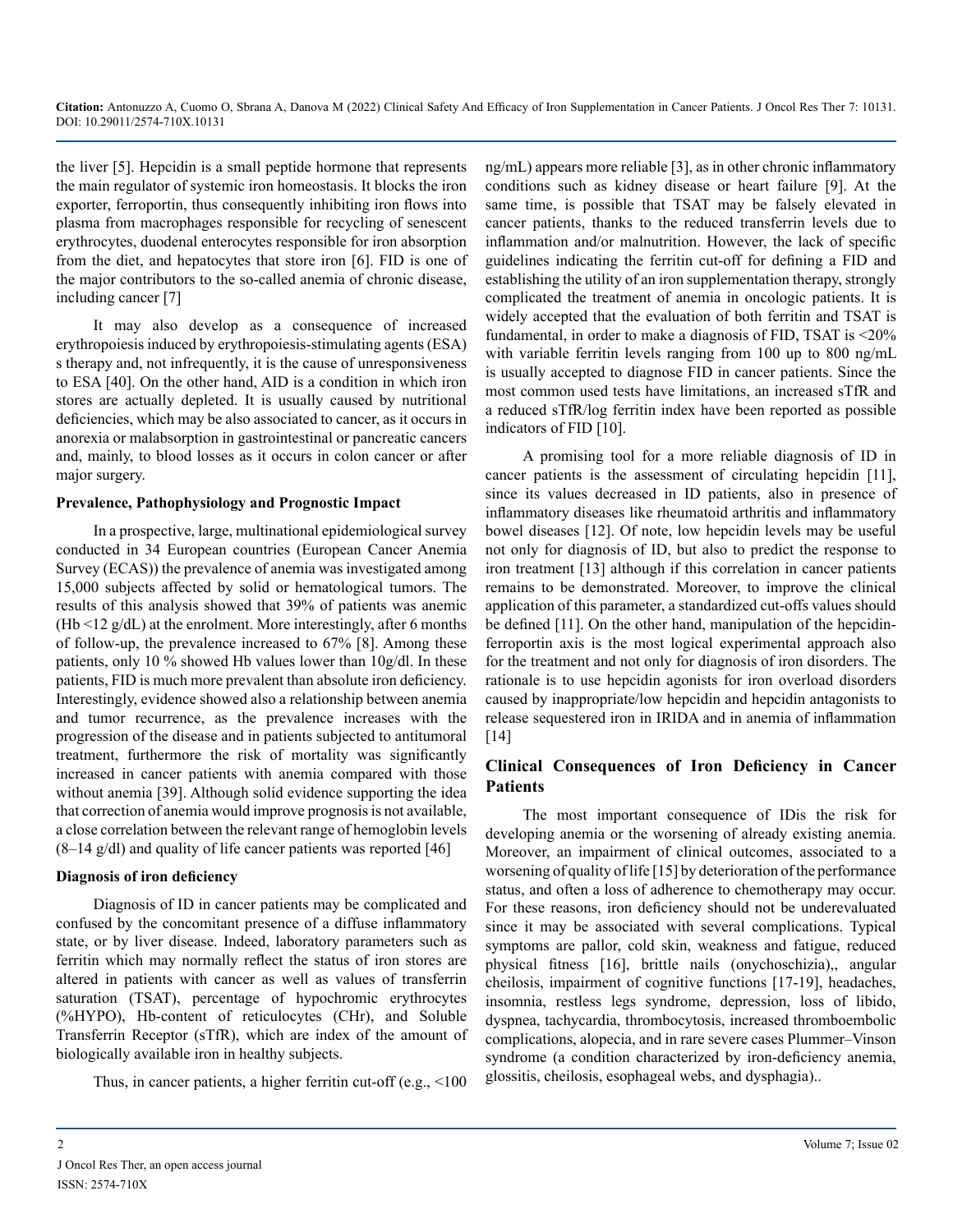#### **Treatment Options**

The management of anemia in cancer patients often requires a multidisciplinary approach, aimed at recognizing and treating the underlying cause (whenever possible) and at restoring hemoglobin levels. The pharmacological treatment of ID aims at avoiding anemia and improving the symptoms, thus ameliorating the patients' quality of life. In cancer patients, three principal therapeutic options are available, namely red blood cell (RBC) transfusions, ESAs, and iron. The latter two treatments can be combined to enhance the effectiveness of either one.

Recent findings from animal models and epidemiological studies have raised concerns about the risk of tumor growth promotion and enhanced oxidative stress induced by iron therapy [41]. However, it has to be underlined that the doses used in preclinical studies are very high and also iron formulations are different, since larger clinical trials should be performed to assess whether this risk is present also in a clinical setting.

Up to now, just short-term studies have been performed, and they did not show any increase in tumor progression in IV Irontreated patients compared to untreated patients [39]. However, long term prospective trials evaluating outcomes of IV iron therapy (alone or in combination with ESAs) in anemic cancer patients are necessary to clarify this issue. Regarding the risk of infections, no alarming signal has emerged in cancer patients treated with IV iron. Nevertheless, given the role of iron in immune response and microbial proliferation, current guidelines prudentially advise to avoid IV iron administration in patients with suspected active infections [3]

According to the NCCN guidelines on cancer- and chemotherapy- induced anemia, iron supplementation by oral or intravenous route should be considered in absolute iron deficiency, defined as ferritin  $\leq$  30 ng/mL and TSAT  $\leq$  20 %. In case of ferritin levels between 30 and 100 ng/ mL and TSAT between 20 and 50 %, iron stores can be considered sufficient if these patients do not receive ESA, whereas in patients receiving ESAs, since they may develop FID and thus not respond to the treatment, intravenous iron should be discussed, even if the benefit from its use is controversial. In anemic patients with a TSAT  $\leq$  20  $\%$  a combination of intravenous iron and ESA should be used. The shared "American Society of Hematology/American Society of Clinical Oncology clinical practice guideline on the use of epoetin and darbepoetin in adult patients with cancer" [42], recommends to monitor iron homeostasis at the beginning and during ESA therapy, in order to establish if iron supplementation is needed. Furthermore the guidelines of the "European Society for Medical Oncology" (ESMO) [3], recommend periodic monitoring of iron homeostasis (iron, CRP, transferrin, and ferritin) as well. Furthermore, intravenous iron in patients with ID is more effective in increasing Hb than oral or no iron supplementation, and that

iron supplementation reduces the number of patients receiving blood transfusions.

#### **Red Blood Cell Transfusion**

For many years the most used approach for the treatment of cancer-associated anemia was blood transfusions. However, besides the possibility to obtain a rapid increase in Hb levels, the benefits of this approach are transient, since they may be associated with relevant adverse effects, such as anaphylactic reactions, transfusion-related acute lung injury (TRALI), circulatory overload, iron accumulation, infectious pathogens transmission, as well as an increased susceptibility to infections because of transfusion-related immunosuppression [20]. Even if the safety of RBC has been established and several experiences have been publishing stating their feasibility even in outpatient settings [21,22], they should be considered only in case of need of a rapid Hb increase. In other situations it is then important to consider alternative therapeutic approaches Numerous studies and meta-analysis have demonstrated that cancer patients receiving transfusions during the perioperative period have an increased risk for mortality, morbidity and tumor recurrence [23].

#### **Intravenous iron**

Few studies have analyzed the efficacy of intravenous iron as treatment for cancer-associated anemia or chemotherapy induced anemia. A significant reduction of transfusion requirements was observed in patients with gynecological tumors treated with intravenous iron sucrose and receiving chemoradiotherapy or platinum-based chemotherapy [24]. Since iron is an important growth factor for rapidly proliferating cells including bacteria or tumor cells, some concerns have been raised about the safety of intravenous high dose iron supplementation. Currently, at the moment, there is no definitive evidence that intravenous iron may increase the risk for infections or tumor growth in cancer patients, but this issue has not been completely clarified.

There are currently several fully published trials comparing the association of intravenous iron and ESAs with ESAs alone. Most of them [25-27] show that the combined therapy allowed significantly higher hematological response rates, shorter time to response, higher quality of life, reduction in transfusion need, and lower doses of ESAs. The increase in the hematological response rates correlated with the total dose of intravenous iron and was independent of baseline iron status. Mortality and tolerability did not differ between patients with and without intravenous iron [28].

#### **Oral Iron Supplementation**

Oral iron formulations are available as ferrous or ferric salts, and are indicated as first-line of treatment for uncomplicated ID [29]

High doses (100-200 mg elemental iron) are usually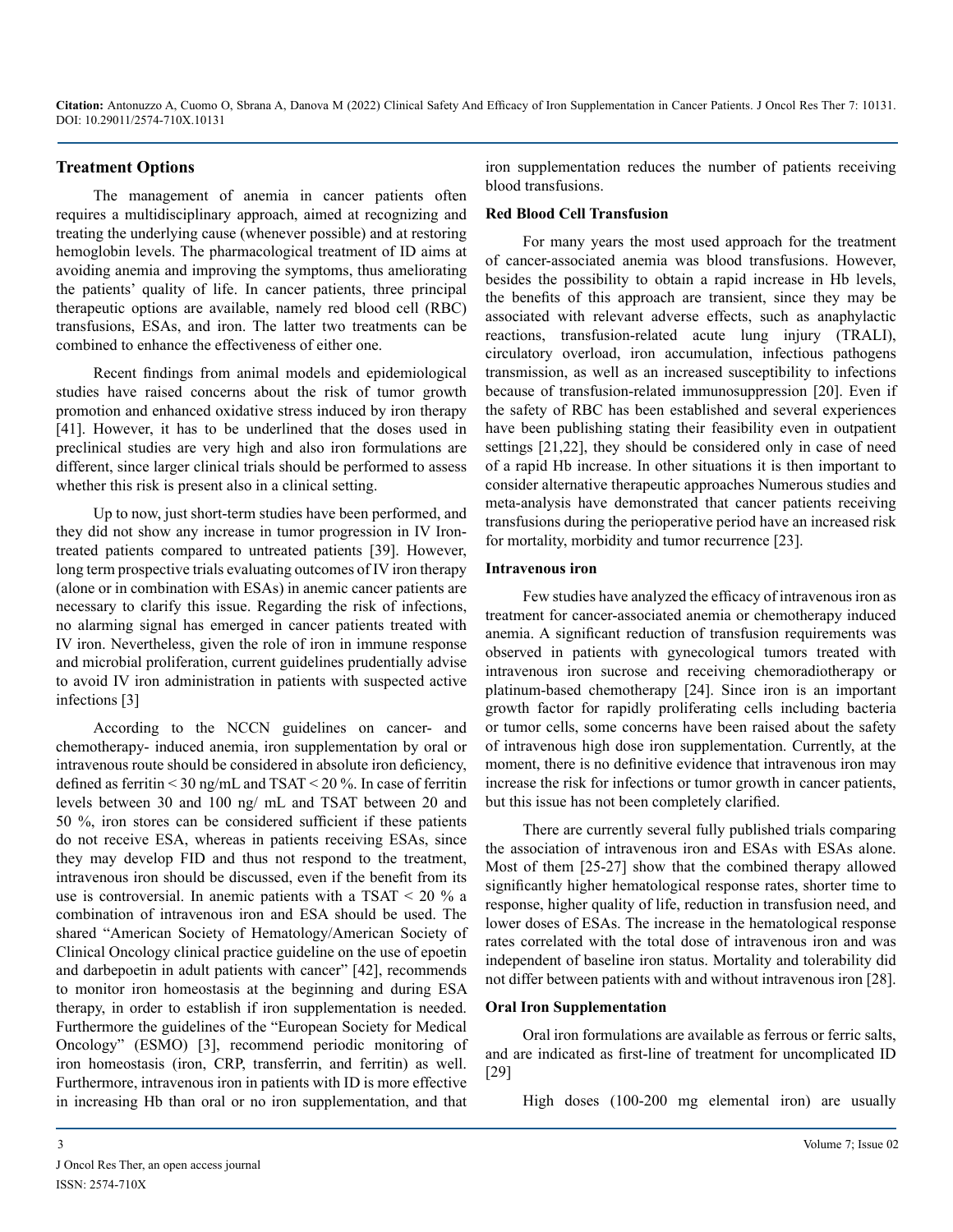prescribed. Doses are usually 1–3 times a day. However, the bioavailability is about 10% to 15% for ferrous iron preparations (sulfate, gluconate, fumarate, etc.), and it is even lower for ferric iron salts or ferric iron complexes (amino acids, polysaccharide, ovo-albumin, etc.). The absorption of these formulations is negatively affected by proton pump inhibitors or antacids, or meals, or presence of an inflammatory status. In addition, up to 50% of patients on oral iron (depending on the iron formulation) report gastrointestinal side effects due to the direct toxicity of ionic iron, which may lead to reduced tolerance and adherence to iron supplementation [30]. For this reason, single low doses of iron supplements (40–60 mg/day) are preferred as they are associated with less gastrointestinal side effects and lower hepcidin secretion [31,32].

#### **Oral sucrosomial iron**

The risk of potentially fatal hyper-sensitization reactions caused by IV iron, which leaded to the recommendation warning by the Italian Medicines Agency (AIFA) in agreement with the European Medicines Agency (EMA) in 2013, strongly reinforced the idea of defining more effective and safer ways of iron supplementation [33].

Recently, a new oral formulation of ferric pyrophosphate (Sideral® Forte), has become available in most European countries. This formulation presents a high bioavailability, of approximately compared to the gold standard, ferrous sulfate and a better safety profile [34-37].

Sucrosomial® Iron (SI) is an innovative oral iron formulation in which ferric pyrophosphate is protected by a phospholipid and sucrose ester of fatty acids (scurester) matrix, which is absorbed through para-cellular, trans-cellular and M cells routes [36]. This renders this formulation peculiar for structural, physicochemical and pharmacokinetic characteristics, together with a high iron bioavailability and excellent gastrointestinal tolerance. In particular, differently from other formulations, the presence of a low non-toxic dose of sucresters protects iron from the gastric acid environment and increases absorption of exogenous iron [36,43,44]. Clinical evidence supports oral SI iron as a valid option for ID treatment, with a higher efficacy and tolerability than oral iron salts. Indeed, this new formulation has shown to be devoid of the common side effects of conventional oral iron supplementation, such as stomach pain, nausea, constipation, discoloration of the mucous and feces. Moreover, sucrosomial iron supplementation advantages are based on its higher safety profile compared to IV formulations, and on an easy patient management and lower costs, since IV infusions require specific facilities and dedicate personnel. Indeed, IV iron can only be performed in authorized centers equipped with emergency and intensive care professionals, and for this reason physicians and patients are often discouraged from supplementation. Interestingly, Mafodda et al

recently published the results of a retrospective study evaluating the efficacy of oral sucrosomial iron supplementation in patients suffering from chemotherapy-related anemia featuring neither FID nor AIDand receiving darbepoetin, in comparison with IV iron supplementation.In particular, authors examined the ability of sucrosomial iron versus intravenous iron in increasing hemoglobin as well as safety, need of transfusion, and quality of life (QoL). The study showed no difference in the Hb response rate between the two treatment arms, as well as in the requirement of red blood cell transfusions and improvement in QoL. More important, sucrosomial oral iron formulation was better tolerated since it did not show the risks of IV iron [37]. Overall, performance of oral sucrosomial iron was comparable to that of IV iron and produced comparable advantages for patients in terms of quality of life and Hb levels together with higher safety, suggesting a potential benefit also in reducing the need for transfusions for such patients. Recent study analyzed the cost-effectiveness of intravenous sodium ferrigluconate vs oral sucrosomial iron in patients with iron deficiency anemia refractory/intolerant to oral iron sulfate without other interfering factors on iron absorption. The study showed a better quality of life and wellness perception was recorded in the SI group. Nevertheless, appropriately sized randomized control trials are needed to confirm the promising results obtained with oral SI supplementation in anemic oncologic patients [45].

#### **Conclusion**

Iron deficiency (ID) is usually treated with oral iron salts, however this approach is very usually accompanied by gastrointestinal side effects, which consequently reduce the compliance with treatment. On the other hand, intravenous (IV) iron formulations are increasingly safe, but there is still a risk of hypersensitivity reactions and the need for venous access and infusion monitoring. Interestingly a recent paper showed that intravenous iron may be a more appropriate therapy to limit adverse microbial outcomes, compared to oral iron in anaemic Colorectal Cancer Patients [38]. In this scenario, the innovative oral iron formulation, Sucrosomial® Iron (SI), represent a valid option for ID treatment, which is more efficacious and tolerable than oral iron salts. SI has also demonstrated a similar effectiveness, with lower risks, than IV iron. Actually, oral SI represents a valid and promising choice of treatment of ID, especially for patients with intolerance to iron salts or no-responders to ion salts. Moreover, SI should also be considered as an alternative to IV iron for initial and/or maintenance treatment in different patient populations.

#### **Statements & Declarations**

**Funding:** "Author O.C. has received medical writing commission for the present review by Pharma D&S". The other authors declare that no funds, grants or other support were received during the preparation of this manuscript"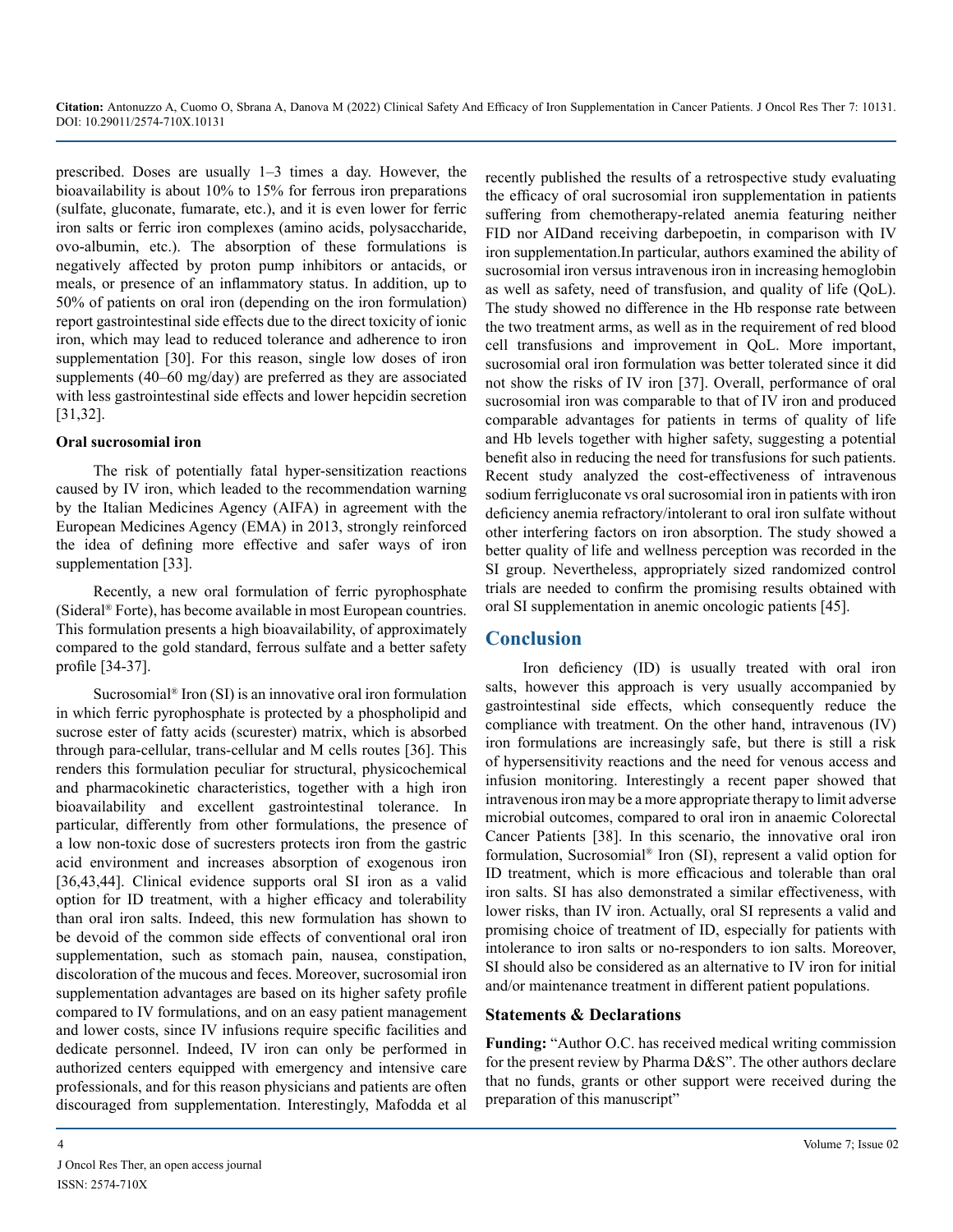**Competing interest:** A.A. received honoraria for presentation by MSD, Janssen, Pfizer and advisory board by CD Pharma Group; A.S. received honoraria for presentation by Novartis Pharma and travel grants by Pfizer and Pharmamar.

**Author Contributions:** "All authors contributed to the study conception and design. The first draft of the manuscript was written by Ornella Cuomo and all authors commented on previous versions of the manuscript. All authors read and approved the final manuscript."

#### **References**

- **1.** [Ludwig H, Muldur E, Endler G, et al. \(2013\) Prevalence of iron](https://pubmed.ncbi.nlm.nih.gov/23567147/)  [deficiency across different tumors and its association with poor](https://pubmed.ncbi.nlm.nih.gov/23567147/)  [performance status, disease status and anemia. Ann Oncol 24: 1886-](https://pubmed.ncbi.nlm.nih.gov/23567147/) [1892.](https://pubmed.ncbi.nlm.nih.gov/23567147/)
- **2.** [Pasricha SR, Tye-Din J, Muckenthaler MU, Swinkels DW \(2021\) Iron](https://pubmed.ncbi.nlm.nih.gov/33285139/)  [deficiency Lancet 397: 233-248.](https://pubmed.ncbi.nlm.nih.gov/33285139/)
- **3.** [Aapro M, Beguin Y, Bokemeyer C, et al. \(2018\) Management of](https://pubmed.ncbi.nlm.nih.gov/29471514/)  [anaemia and iron deficiency in patients with cancer: Esmo clinical](https://pubmed.ncbi.nlm.nih.gov/29471514/)  [practice guidelines. Ann. Oncol 29: 96-110.](https://pubmed.ncbi.nlm.nih.gov/29471514/)
- **4.** [Ludwig H, Evstatiev R, Kornek G, et al. \(2015\) Iron metabolism and](https://pubmed.ncbi.nlm.nih.gov/26373748/)  [iron supplementation in cancer patients. Wien. Klin. Wochenschr. 127:](https://pubmed.ncbi.nlm.nih.gov/26373748/)  [907–919.](https://pubmed.ncbi.nlm.nih.gov/26373748/)
- **5.** [Nemeth E, Rivera S, Gabayan, V, et al. \(2004\) Il-6 mediates](https://pubmed.ncbi.nlm.nih.gov/15124018/)  [hypoferremia of inflammation by inducing the synthesis of the iron](https://pubmed.ncbi.nlm.nih.gov/15124018/)  [regulatory hormone hepcidin. J. Clin. Investig. 113: 1271–1276](https://pubmed.ncbi.nlm.nih.gov/15124018/)
- **6.** [Goodnough LT, Nemeth E, Ganz T \(2010\) Detection, evaluation, and](https://ashpublications.org/blood/article/116/23/4754/28336/Detection-evaluation-and-management-of-iron)  [management of iron-restricted erythropoiesis. Blood 116: 4754–4761](https://ashpublications.org/blood/article/116/23/4754/28336/Detection-evaluation-and-management-of-iron).
- **7.** [Grotto HZ \(2008\) Anaemia of cancer: An overview of mechanisms](https://pubmed.ncbi.nlm.nih.gov/18188710/)  [involved in its pathogenesis. Med. Oncol. 25: 12–21.](https://pubmed.ncbi.nlm.nih.gov/18188710/)
- **8.** [Ludwig H, Van Belle S, Barrett-Lee P, et al. \(2004\) The European](https://pubmed.ncbi.nlm.nih.gov/15454256/)  [cancer anaemia survey \(ecas\): A large, multinational, prospective](https://pubmed.ncbi.nlm.nih.gov/15454256/)  [survey defining the prevalence, incidence, and treatment of anaemia](https://pubmed.ncbi.nlm.nih.gov/15454256/)  [in cancer patients. Eur. J. Cancer 40: 2293–2306.](https://pubmed.ncbi.nlm.nih.gov/15454256/)
- **9.** [Anand IS, Gupta P \(2018\) Anemia and iron deficiency in heart failure:](https://pubmed.ncbi.nlm.nih.gov/29967232/)  [Current concepts and emerging therapies. Circulation, 138: 80–98.](https://pubmed.ncbi.nlm.nih.gov/29967232/)
- **10.** [Weiss G, Goodnough LT \(2005\) Anemia of chronic disease. N. Engl.](https://pubmed.ncbi.nlm.nih.gov/15758012/)  [J. Med 352: 1011–1023.](https://pubmed.ncbi.nlm.nih.gov/15758012/)
- **11.** [Girelli D, Nemeth E, Swinkels DW \(2016\) Hepcidin in the diagnosis of](https://pubmed.ncbi.nlm.nih.gov/27044621/)  [iron disorders. Blood 127: 2809–2813](https://pubmed.ncbi.nlm.nih.gov/27044621/).
- **12.** [Bergamaschi G, Di Sabatino A, Albertini R, et al. \(2013\) Serum hepcidin](https://pubmed.ncbi.nlm.nih.gov/23867871/)  [in inflammatory bowel diseases: Biological and clinical significance.](https://pubmed.ncbi.nlm.nih.gov/23867871/)  [Inflamm. Bowel Dis 19: 2166–2172.](https://pubmed.ncbi.nlm.nih.gov/23867871/)
- **13.** [Prentice AM, Doherty CP, Abrams SA, et al. \(2012\) Hepcidin is the](https://www.ncbi.nlm.nih.gov/pmc/articles/PMC3351093/)  [major predictor of erythrocyte iron incorporation in anemic African](https://www.ncbi.nlm.nih.gov/pmc/articles/PMC3351093/)  [children. Blood 119: 1922–1928](https://www.ncbi.nlm.nih.gov/pmc/articles/PMC3351093/).
- **14.** [Camaschella C, Nai A, Silvestri L \(2020\) Iron metabolism and iron](https://www.haematologica.org/article/view/9512)  [disorders revisited in the hepcidin era. et al. Haematologica 105: 260-](https://www.haematologica.org/article/view/9512) [272](https://www.haematologica.org/article/view/9512)
- **15.** [Crawford J, Cella D, Cleeland CS, et al. \(2002\) Relationship between](https://pubmed.ncbi.nlm.nih.gov/12209734/)  [changes in hemoglobin level and quality of life during chemotherapy](https://pubmed.ncbi.nlm.nih.gov/12209734/)  [in anemic cancer patients receiving epoetin alfa therapy. Cancer 95:](https://pubmed.ncbi.nlm.nih.gov/12209734/)  [888-895.](https://pubmed.ncbi.nlm.nih.gov/12209734/)
- **16.** [Brownlie Tt, Utermohlen V, Hinton PS et al. \(2004\) Tissue iron](https://pubmed.ncbi.nlm.nih.gov/14985219/)  [deficiency without anemia impairs adaptation in endurance capacity](https://pubmed.ncbi.nlm.nih.gov/14985219/)  [after aerobic training in previously untrained women. Am J Clin](https://pubmed.ncbi.nlm.nih.gov/14985219/)  [Nutr.79: 437–43](https://pubmed.ncbi.nlm.nih.gov/14985219/).
- **17.** [Bruner AB, Joffe A, Duggan AK, et al. \(1996\) Randomised study of](https://pubmed.ncbi.nlm.nih.gov/8855856/)  [cognitive effects of iron supplementation in non-anaemic iron-deficient](https://pubmed.ncbi.nlm.nih.gov/8855856/)  [adolescent girls. Lancet. 348: 992–996.](https://pubmed.ncbi.nlm.nih.gov/8855856/)
- **18.** [Steensma DP, Sloan JA, Dakhil SR, et al. \(2011\) Phase III,](https://pubmed.ncbi.nlm.nih.gov/21098317/) [randomized study of the effects of parenteral iron, oral iron, or no iron](https://pubmed.ncbi.nlm.nih.gov/21098317/)  [supplementation on the erythropoietic response to darbepoetin alfa](https://pubmed.ncbi.nlm.nih.gov/21098317/)  [for patients with chemotherapy-associated anemia. J Clin Oncol 29:](https://pubmed.ncbi.nlm.nih.gov/21098317/)  [97–105](https://pubmed.ncbi.nlm.nih.gov/21098317/).
- **19.** [Rizzo JD, Brouwers M, Hurley P et al. \(2010\) American society of](https://pubmed.ncbi.nlm.nih.gov/20975064/)  [hematology/American society of clinical oncology clinical practice](https://pubmed.ncbi.nlm.nih.gov/20975064/)  [guideline update on the use of epoetin and darbepoetin in adult](https://pubmed.ncbi.nlm.nih.gov/20975064/)  [patients with cancer. Blood116: 4045–59.](https://pubmed.ncbi.nlm.nih.gov/20975064/)
- **20.** [Cata JP, Wang H, Gottumukkala V et al \(2013\) Inflammatory response,](https://pubmed.ncbi.nlm.nih.gov/23599512/)  [immunosuppression, and cancer recurrence after perioperative blood](https://pubmed.ncbi.nlm.nih.gov/23599512/)  [transfusions. Br. J. Anaesth. 110: 690–701](https://pubmed.ncbi.nlm.nih.gov/23599512/).
- **21.** [Ripamonti CI, Molani P, Desti C, et al. \(2017\) Supportive Care in](https://pubmed.ncbi.nlm.nih.gov/28478645/)  [Cancer Unit Reduces Costs and Hospitalizations for Transfusions in a](https://pubmed.ncbi.nlm.nih.gov/28478645/)  [Comprehensive Cancer Center. Tumori Journal 5: 449-456](https://pubmed.ncbi.nlm.nih.gov/28478645/)
- **22.** [Sbrana A, Paolieri F, Bloise F et al \(2020\) Clinical and economic effect](https://pubmed.ncbi.nlm.nih.gov/32190308/) [of administration of red blood product transfusions in an outpatient](https://pubmed.ncbi.nlm.nih.gov/32190308/)  [supportive care cancer service Biomed Rep. 12: 199–203](https://pubmed.ncbi.nlm.nih.gov/32190308/).
- **23.** [Acheson AG, Brookes MJ, Spahn DR \(2012\) Effects of allogeneic red](https://pubmed.ncbi.nlm.nih.gov/22791100/)  [blood cell transfusions on clinical outcomes in patients undergoing](https://pubmed.ncbi.nlm.nih.gov/22791100/)  [colorectal cancer surgery: A systematic review and meta-analysis.](https://pubmed.ncbi.nlm.nih.gov/22791100/)  [Ann. Surg 256: 235–244](https://pubmed.ncbi.nlm.nih.gov/22791100/).
- **24.** [Athibovonsuk P, Manchana T, Sirisabya N. \(2013\) Prevention of](https://pubmed.ncbi.nlm.nih.gov/24099839/) [blood transfusion with intravenous iron in gynecologic cancer patients](https://pubmed.ncbi.nlm.nih.gov/24099839/)  [receiving platinum-based chemotherapy. Gynecol Oncol.131: 679-](https://pubmed.ncbi.nlm.nih.gov/24099839/) [682](https://pubmed.ncbi.nlm.nih.gov/24099839/).
- **25.** [Sun C, Wang Y, Yao HS, Hu ZQ \(2015\) Allogeneic blood transfusion](https://pubmed.ncbi.nlm.nih.gov/25486261/)  [and the prognosis of gastric cancer patients: Systematic review and](https://pubmed.ncbi.nlm.nih.gov/25486261/)  [meta-analysis. Int. J. Surg. 13: 102–110.](https://pubmed.ncbi.nlm.nih.gov/25486261/)
- **26.** [Schrijvers D, De Samblanx H, Roila F \(2010\) Erythropoiesis stimulating](https://pubmed.ncbi.nlm.nih.gov/20555090/)  [agents in the treatment of anaemia in cancer patients: ESMO Clinical](https://pubmed.ncbi.nlm.nih.gov/20555090/)  [Practice Guidelines for use. Ann Oncol 21: v244–247](https://pubmed.ncbi.nlm.nih.gov/20555090/).
- **27.** [Henry DH, Dahl NV, Auerbach M, et al. \(2007\) Intravenous ferric](https://pubmed.ncbi.nlm.nih.gov/17296819/)  [gluconate significantly improves response to epoetin alfa versus oral](https://pubmed.ncbi.nlm.nih.gov/17296819/)  [iron or no iron in anemic patients with cancer receiving chemotherapy.](https://pubmed.ncbi.nlm.nih.gov/17296819/)  [Oncologist 12: 231–242](https://pubmed.ncbi.nlm.nih.gov/17296819/).
- **28.** [Rodgers GM, Gilreath JA \(2019\) The role of intravenous iron in the](https://www.karger.com/Article/Fulltext/496967)  [treatment of anemia associated with cancer and chemotherapy. Acta](https://www.karger.com/Article/Fulltext/496967) [Haematologica 142: 13-20](https://www.karger.com/Article/Fulltext/496967).
- **29.** [Auerbach, M, Adamson, JW \(2016\) How we diagnose and treat iron](https://pubmed.ncbi.nlm.nih.gov/26408108/)  [deficiency anemia. Am. J. Hematol 91: 31–38.](https://pubmed.ncbi.nlm.nih.gov/26408108/)
- **30.** [Tolkien Z, Stecher L, Mander AP, et al. \(2015\) Ferrous sulfate](https://pubmed.ncbi.nlm.nih.gov/25700159/)  [supplementation causes significant gastrointestinal side-effects](https://pubmed.ncbi.nlm.nih.gov/25700159/) [in adults: A systematic review and meta-analysis. PLoS ONE 10:](https://pubmed.ncbi.nlm.nih.gov/25700159/)  [e0117383](https://pubmed.ncbi.nlm.nih.gov/25700159/).
- **31.** [Cancelo-Hidalgo MJ, Castelo-Branco C, Palacios S, et al. \(2013\)](https://pubmed.ncbi.nlm.nih.gov/23252877/)  [Tolerability of different oral iron supplements: A systematic review.](https://pubmed.ncbi.nlm.nih.gov/23252877/) [Curr. Med. Res. Opin 29: 291–303](https://pubmed.ncbi.nlm.nih.gov/23252877/).